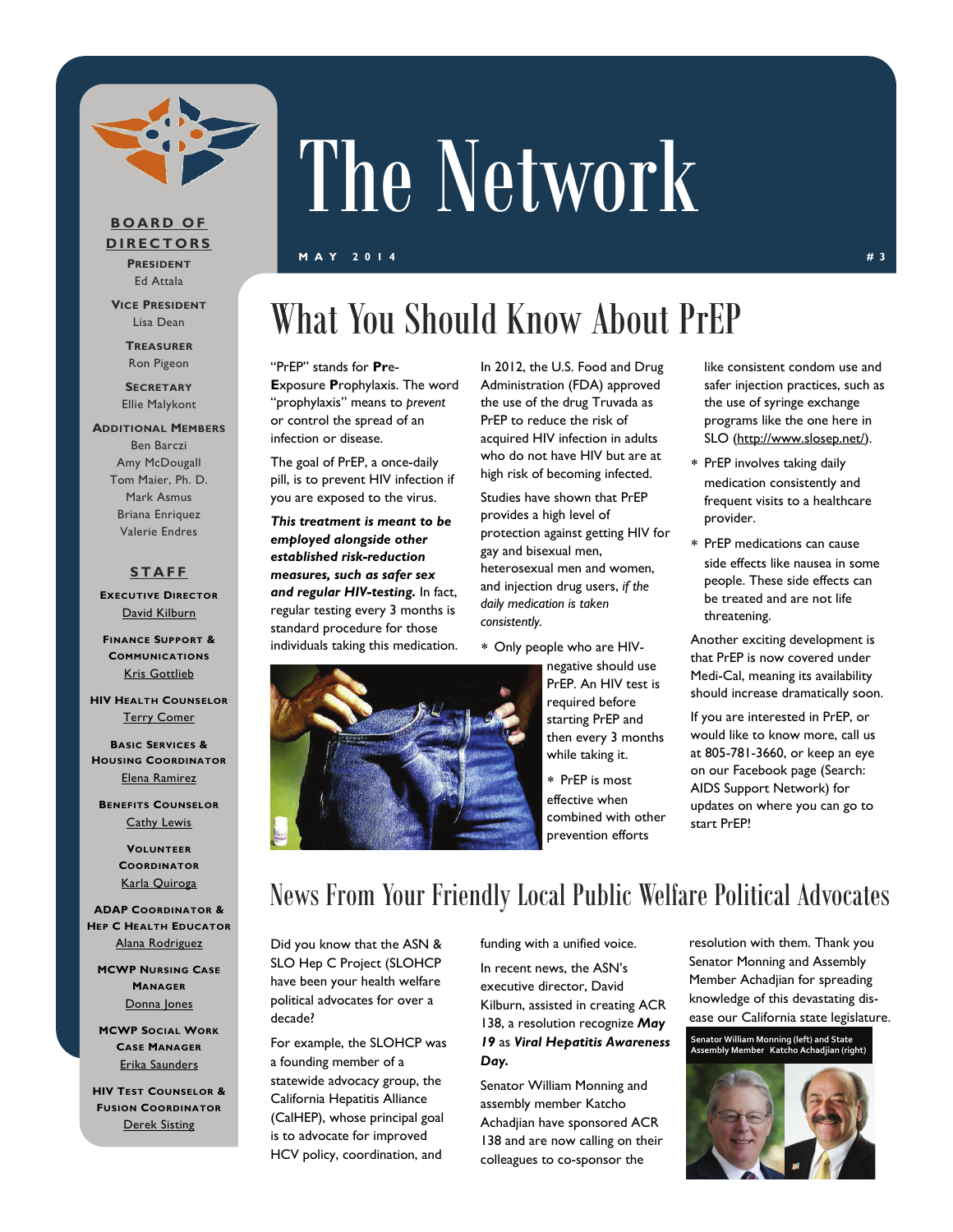#### **PAGE 2**

**BATMAN.** 

WE NEED YOUR HELP!

### ACA News: What is a "Qualifying Event"?

Open 2014 open enrollment priod for the Affordable Care Act is officially over. So what does that mean for you?

There are several "qualifying events" that will allow people to re-apply, adjust, or even apply for the first time to get

WE'VE GOT YOU

**COVERED!** 

**Gib** COVERED health insurance outside of the open enrollment period. These events include:

- 1. Getting married or being officially declared a domestic partnership.
- 2. Moving to CA from another state, or relocating within the state.
- 3. A change in your income or the number of people in your household.
- 4. New citizens or "newly lawfully present."
- 5. A loss of health coverage.
- 6. American Indian or Alaskan Natives may enroll once a month.

7. Anyone who qualifies for Medi-Cal can apply throughout the year.

The next Open Enrollment Period for 2015 coverage is November 15, 2014 – February 15, 2015.

As always, our in-house Certified Enrollment Counselors are highly experienced, culturally competent, bilingual, and ready to help as you navigate Covered California.

If you have questions about a qualifying event, please call us at 805-781-3660.

*"75% of the millions of Americans living HCV are unaware that they have this disease...* 

*Despite the fact that HCV causes more annual deaths than HIV, this chronic and devastating disease is only recently garnering the attention it requires. "* 

## May 19 is Viral Hepatitis Awareness Day in SLO!

"Hepatitis" means inflammation of the liver and also refers to a group of viral infections that affect the liver.

Viral hepatitis is the leading cause of liver cancer and the most common reason for liver transplantation.

An estimated 4.4 million Americans are living with chronic hepatitis; most do not know they are infected.

Hepatitis C is a liver disease caused by the Hepatitis C virus (HCV). HCV infection sometimes results in an acute illness, but most often becomes a chronic condition that can lead to cirrhosis of the liver and is a leading cause of liver cancer.

75% of the millions of Americans living HCV are unaware that they have this disease.

Despite the fact that HCV causes more annual deaths than HIV/AIDS, this chronic and devastating disease is only recently garnering the attention it requires.

Earlier this month, a renovated action plan to fight the hepatitis epidemic was released under the direction of the U.S. Departments of Health and Human Services, Housing and Urban Development, Justice, and Veterans Affairs.

Of the Action Plan's major components, outreach, education, and testing are among the priority.

It is imperative that those individuals living with HCV become aware of their status, not only to reduce

transmission rates, but to make sure that they are connected care to treatments that could, potentially, lead to a cure.

Spread the word about this silent epidemic, and you could save a life!

If you or anyone you know would like to know more about Hep C or where you can get tested, call us at 805-543-HEP-C (4372).

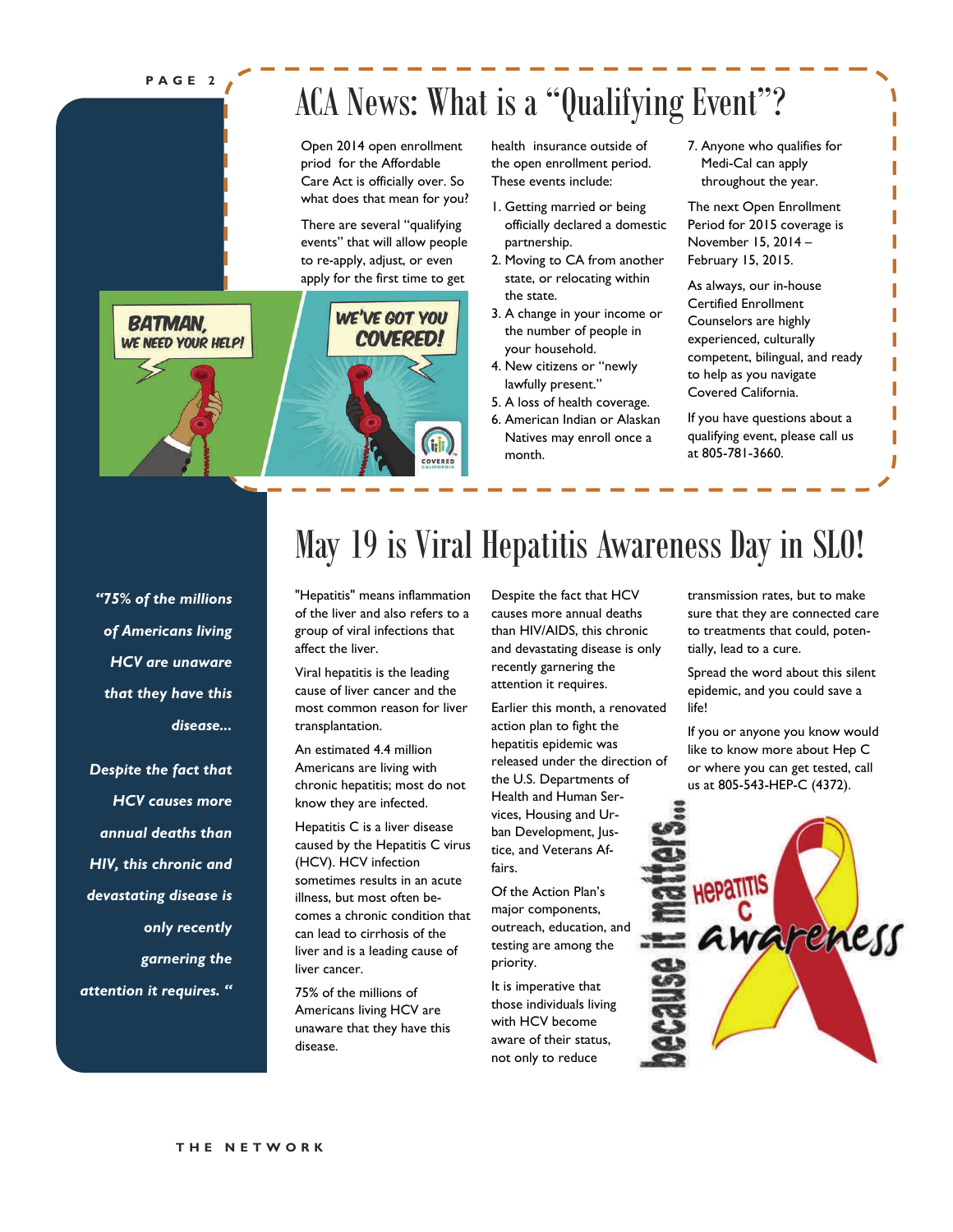# Liver Health 101

The liver has been called the filter of the body, but it does more than just that. The liver is a factory working hundreds of functions to keep your body in operation.

Some of the more well-known detoxifying functions include the production of bile used to break down and remove waste and clearing your blood of drugs and other poisons.

The liver also produces proteins for blood plasma, regulates blood clotting, as well as processes and stores iron.

If that's not enough to convince you that this organ deserves your attention,

#### *By Alana Rodriguez*

consider a few of its other roles: production of the good cholesterol we need to carry fats through the body; conversion of glucose for energy; conversion of amino acids to form proteins; and it even helps us resist infection.

Weighing it at around three pounds, the liver is your largest internal organ; about the size of a football. It is located under your ribs, on the right side of your abdomen.

If you have ever had a doctor tap on your upper abdomen during a physical, they are feeling and listening to the density of your liver. Inflamed livers get larger, but serious damage may cause the liver to become small and firm. A healthy liver lies in between. Other exams to test liver health include a hepatic functions panel. This is a blood test of enzyme levels that, in simple terms, indicates how well the liver is doing its job.

There are many things we can do to keep our livers healthy.

 Try to eat a balanced diet loaded with lean proteins

*"The liver is a* 

*factory working* 

*hundreds of* 

- and vegetables. Treat yourself to regular exercise.
- \* Get enough restful sleep.
- Manage stress by reducing stressors and practicing healthy coping skills.

Get vaccinated for hepatitis A & B.

If you have any questions about liver health or how to apply these skills to your own life, contact the health counselors at the AIDS Support Network and SLO Hep C project.

**SERVICES** 7,2014 <u>jOr</u> **OLD SAN LUIS DRIVE THROUGH OPEN 3-7 pm** 

*Your support and the support of local community members and businesses are vital to* 

- **Money**: ALL MONEY DONATED TO THE ASN IS TAX DEDUCTABLE & REMAINS IN THIS COMMUNITY to help SLO County residents in their struggle with HIV/AIDS and/or Hep C.
- **Time**: One of the most important ways our community supports this agency is through the gift of time. Our Volunteer Program creates opportunities to directly assist clients and staff!
- **Food**: ASN's Food Panty is always in need of the basics. If you would like to hold a food drive, or donate food directly, we have a list of suggestions for you!

*You will make a difference! Contact us, or visit [ASN.org,](http://www.asn.org/) for more details!* 

### *our continuing ability to provide comprehensive services to our growing number of clients. There are many ways that you can make a generous donation!*

### Quit smoking. Abstain from recreational drug use. Limit alcohol. Talk to your doctor about your prescriptions and supplements. Get tested for hepatitis C. *your body in operation."*

You Can Make a Difference!

# *functions to keep*